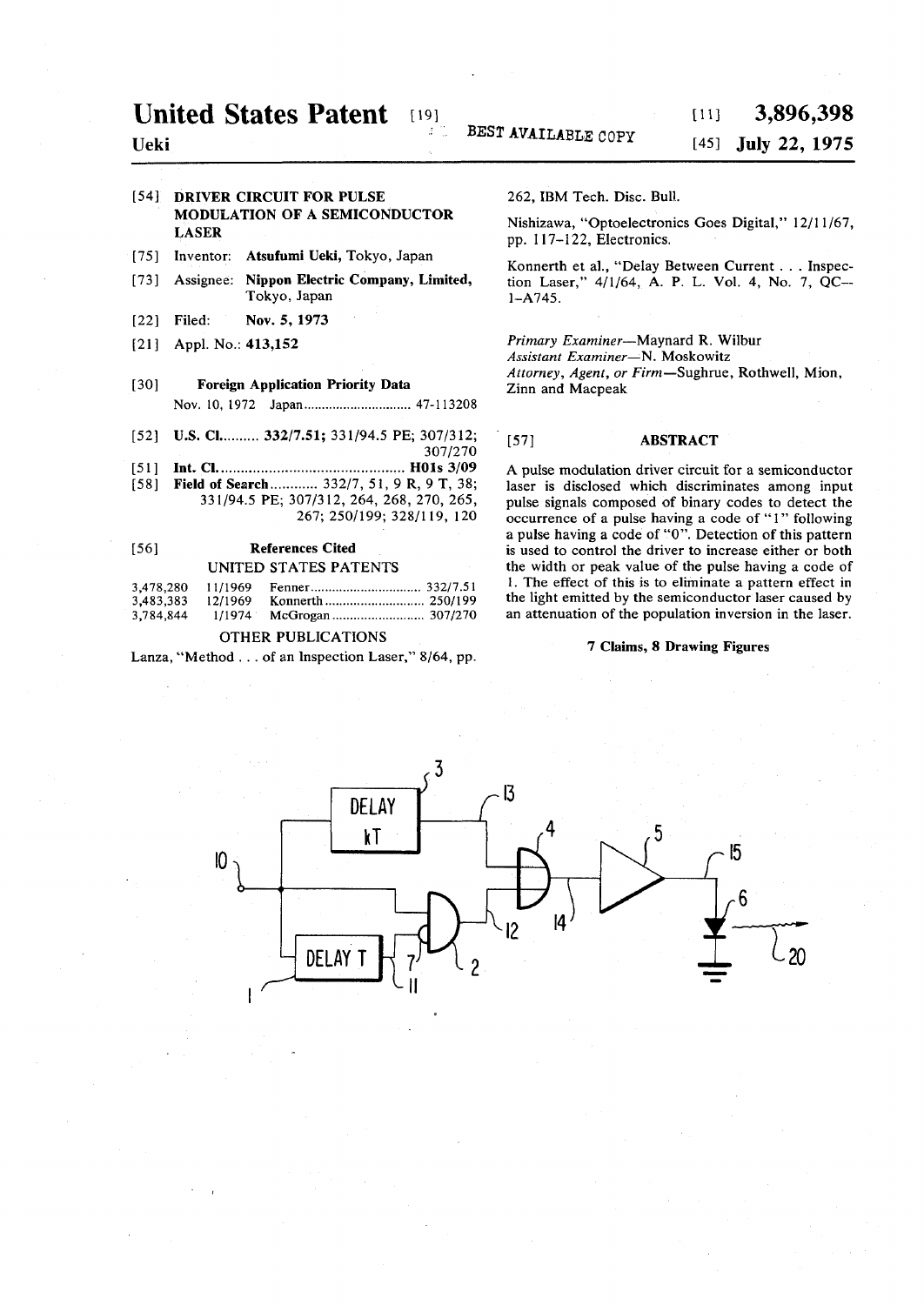3,896,398



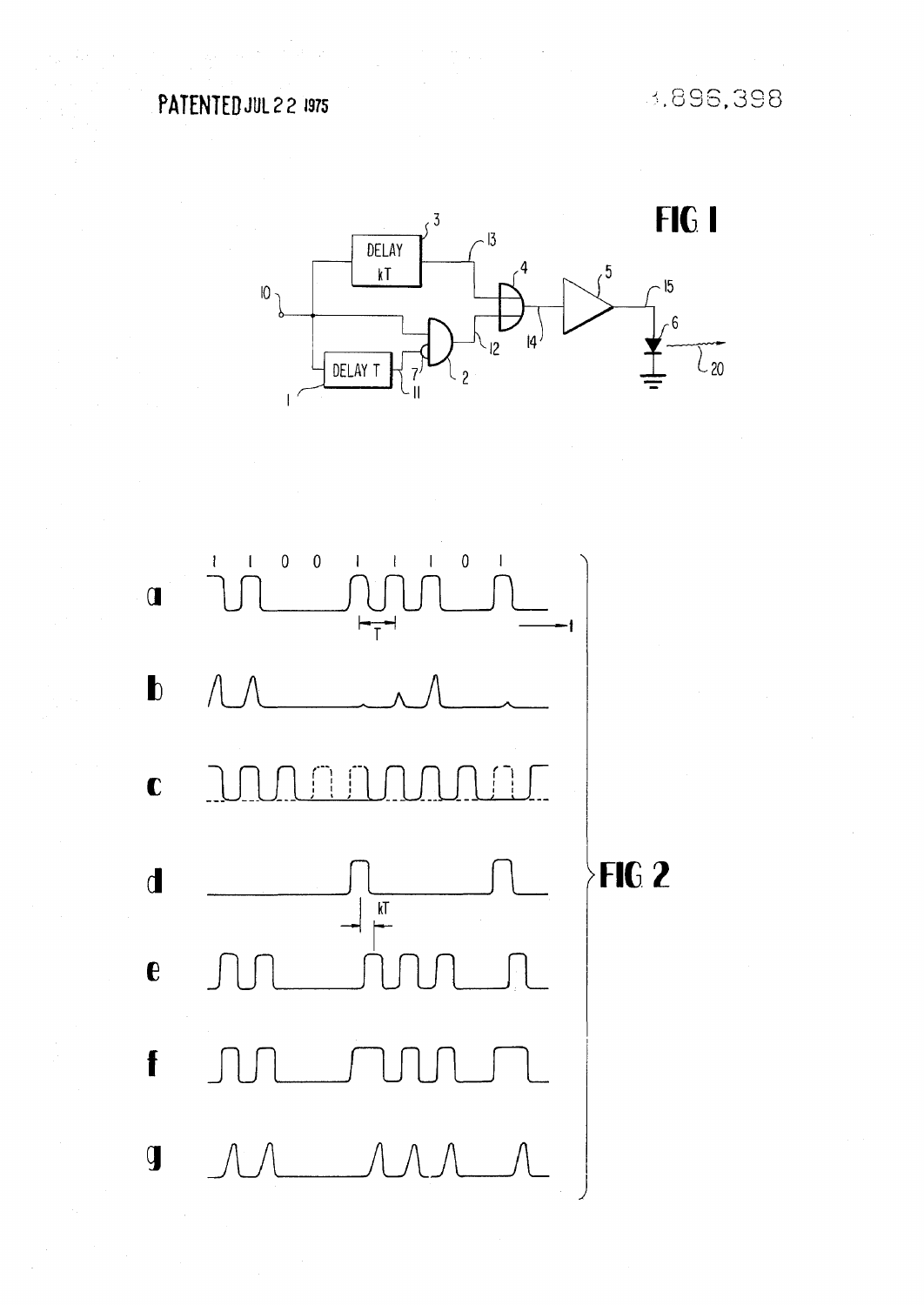This invention relates to a driver circuit for the direct current pulse modulation of a semiconductor laser used for optical communication or optical information pro-

ing to input pulse signals composed of the binary codes  $15$  0 and 1 is produced by applying current to the semiconintensity of the output light pulses of the semiconduc-  $20$ signals becomes high, i.e., the pulse width becomes nar-<br>row. In order to reduce this pattern effect, two different procedures have been adopted. One procedure is to  $25$ cally disadvantageous to generate pulses of a large peak

thereby lowers the reliability of the semiconductor la-

In accordance with this invention, there is provided  $_{50}$ pulse of the code 1 following a pulse of the code 0, and

population inversion exceeds a certain threshold value, the light gain produced by the population inversion overcomes a loss within the laser resonator, and the semiconductor laser oscillates. When the injection of the current stops, the population inversion is reduced

DRIVER CIRCUIT FOR PULSE MODULATION OF output by applying a pulse current to the seemiconduc-A SEMICONDUCTOR LASER tor laser. In this respect, however, the influence of the survival of the population inversion caused by the pre-<br>BACKGROUND OF THE INVENTION BACKGROUND OF THE INVENTION ceding pulse is superposed on the population inversion<br>1. Field of the Invention 5 caused by a particular pulse when the pulse repetition caused by a particular pulse when the pulse repetition frequency becomes high. For this reason, earlier pulses of the pulse train change the wave forms of the light pulses. In more detail, the inverted population at the cessing.<br>
2. Description of the Prior Art 10 when the preceding pulses have consecutively been 1, when the preceding pulses have consecutively been 1, In order to pulse-modulate the output light of a semi- and is a minimum when the preceding pulses have conconductor laser, it has been the practice to directly secutively been 0. It takes an intermediate value in case control the driving current of the semiconductor laser. of any other pulse pattern. Note should here be taken control the driving current of the semiconductor laser. of any other pulse pattern. Note should here be taken<br>More specifically, the output light pattern correspond-of the fact that since the attenuation of the inverted of the fact that since the attenuation of the inverted population is exponential, the attenuation depends greatly on the just preceding pulse whereas it is little ductor laser only when the pulse code is 1. It has re- influenced by the codes of earlier preceding pulses. Accently been experimentally revealed, however, that in cordingly, the application of a pulse current causes the using this method a pattern effect arises in which the inverted population to reach the threshold value and intensity of the output light pulses of the semiconduc- 20 starts the oscillation at once when the preceding pulse tor laser varies depending on the pattern of the pulse is 1, while it does not readily reach the threshold value, signals when the pulse repetition frequency of the pulse and the oscillation starting time is delayed when the signals becomes high, i.e., the pulse width becomes nar-<br>preceding pulse is 0. As a result, not only jitters ar in the output light pulse, but also the peak values and the pulse widths fluctuate. Therefore, in order to premake the peak value of the pulse driving current large. vent the wave form of the light pulse from being<br>The alternative procedure is to superpose a DC compo-<br>changed by the earlier pulses of the pulse train, this in-The alternative procedure is to superpose a DC compo-<br>nent on the pulses applied as the driving current. How-<br>vention employs in combination, means to discriminate vention employs in combination, means to discriminate. ever, these procedures have not been entirely satisfac-<br>tore for earlier pulses of the pulse train, and means to mod-<br>tory for the reasons that it is technically and economi-  $30$  ulate the waveform of the current pulse f tory for the reasons that it is technically and economi-  $30$  ulate the waveform of the current pulse for application cally disadvantageous to generate pulses of a large peak to the semiconductor laser by the use of the d value at a high pulse repetition frequency and that the nated result. More specifically, in the case where a operating state of the semiconductor laser is severe pulse just preceding a pulse having a code of 1 is 0, the under conditions of a superposed DC component caus-<br>inverted population at the moment of the application inverted population at the moment of the application ing a decrease in reliability. Moreover, the reduction of  $35$  of the pulse current is less than that in the case where the pattern effect resulting from the use of these proce-<br>dures has not been satisfactory.<br>tion difference is compensated in this invention in such tion difference is compensated in this invention in such SUMMARY OF THE INVENTION<br>
a way that the application of the pulse current is started<br>
clickly ordinary or that the pool value of the pulse for SUMMARY OF THE INVENTION slightly earlier or that the peak value of the pulse for An object of this invention is to provide a driver cir-  $\frac{40}{\text{application}}$  is enlarged. Then, the inverted population An object of this invention is to provide a driver cir- <sup>40</sup> application is enlarged. Then, the inverted population cuit for pulse modulation of a semiconductor laser with at the time of the pulse application in the prior at the time of the pulse application in the prior art can which the pattern effect does not appear to the output be made constant and independent of the earlier pulses light pulses of the semiconductor laser. of the train. Consequently, the wave forms of the out-<br>Another object of this invention is to provide a driver  $\frac{1}{\sqrt{2}}$  put light pulses can be held identical without being in-Another object of this invention is to provide a driver  $\frac{1}{45}$  put light pulses can be held identical without being in-<br>circuit for pulse modulation of a semiconductor laser  $\frac{45}{45}$  fluenced by the pulse train pat fluenced by the pulse train pattern. The fact that the uniformity of the wave forms as accomplished by this which does not require a large current drive which uniformity of the wave forms as accomplished by this thereby lowers the reliability of the semiconductor la-<br>invention can never be completely realized by the priser.<br>In accordance with this invention, there is provided  $\epsilon_0$  apparent from the actual situation of the prior art that a driver circuit for pulse modulation of a semiconduc- <sup>50</sup> the inverted population depends necessarily on the eartor laser which comprises means to discriminate among lier pulses of the pulse train. Besides, it cannot be over-<br>pulse input signals composed of the binary codes, a looked that as compared with these prior-art methods, looked that as compared with these prior-art methods, this invention can reduce the mean value of the current means to expand either or both the pulse width or the <sub>55</sub> applied to the semiconductor laser. The reason is that peak value of a pulse of the code 1 following a pulse of  $\sim$  with the prior-art methods the applied pulse current the code 0. The output of the pulse width modulating value becomes higher than is necessary for the pulse means is applied to the semiconductor laser. code of 1 following another pulse of the code 1 due to eans is applied to the semiconductor laser.<br>The semiconductor laser in this invention gives rise the effect of the survival of the inverted population The semiconductor laser in this invention gives rise the effect of the survival of the inverted population to a population inversion in its active region when  $a_{\text{eq}}$  when the applied current value or the superposition to a population inversion in its active region when  $a_{60}$  when the applied current value or the superposition DC current is injected thereinto. When the quantity of the value is so set as to acquire a sufficient light o value is so set as to acquire a sufficient light output for the pulse code of 1 following a pulse of the code  $0$ . As a result, the current flows superfluously in the prior art methods compared with this invention. In a semicon- $65$  ductor laser, the reliability decreases in the extreme as in other semiconductor devices when the operating by various relaxation mechanisms, and the oscillation current is increased. With the driver circuit of this instops. It is, therefore, possible to obtain a pulse light vention, the mean current applied to the semiconduc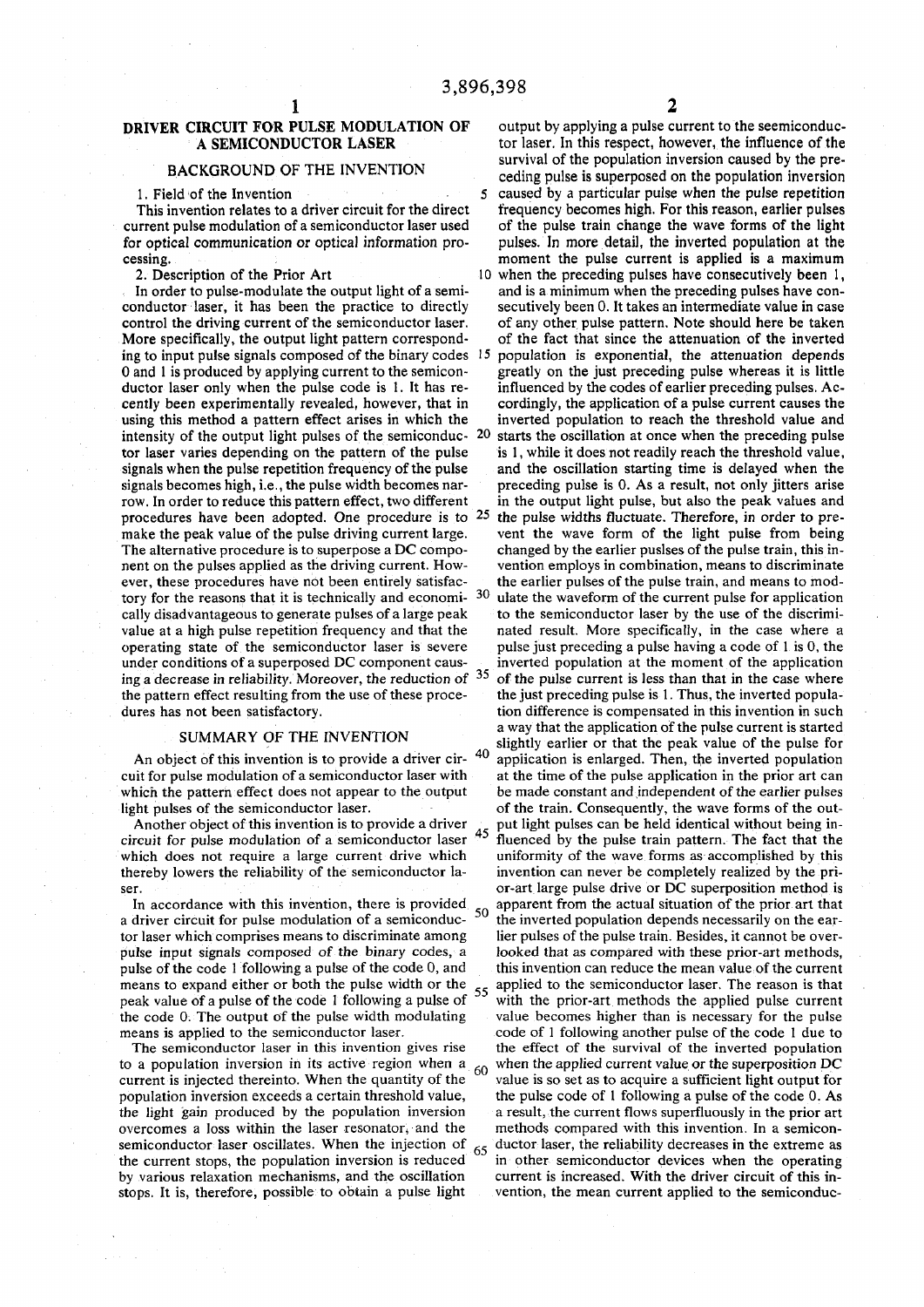1 5

proved. **laser 6. Then, a pulse having a code of 1 following a** pulse having a code of 1 following a

### BRIEF DESCRIPTION OF THE DRAWINGS

FIGS. 2a to 2g are timing diagrams illustrating the operation of the driver circuit shown in FIG. 1.

Referring to FIG. 1, the preferred embodiment of this invention comprises delay circuits 1 and 3, an AND cirinvention comprises delay circuits 1 and 3, an AND cir-<br>cuit 2 with an input inverter 7, an OR circuit 4, an am-<br>embodiment in FIG 1, it is unnecessary if the current plifier circuit 5, and a semiconductor laser 6. A pulse signal applied to an input point 10 is processed by the  $20$ signal applied to an input point 10 is processed by the <sup>20</sup> jng the semiconductor laser. Furthermore, while the delay circuit 1 and 3, AND circuit 2 and OR circuit 4, while see applied to the input point 10 are assumed. delay circuits 1 and 3, AND circuit 2 and OR circuit 4, pulses to be applied to the input point 10 are assumed<br>and the processed signal is amplified by the amplifier to be return to zero pulses in the explanation of the o and the processed signal is amplified by the amplifiert to be return-to-zero pulses in the explanation of the op-<br>circuit 5. The amplified signal is applied to the semi-<br>exploration taken with FIGS 2a to 2a it is to be un circuit 5. The amplified signal is applied to the semi-<br>conductor laser 6, and a light pulse output 20 is ob-<br>that they may also be non return to zero pulses. In the conductor laser 6, and a light pulse output 20 is  $00-$ <br>tained. Hereunder, the pulse wave-form processings at  $25$  hatter case the conception of the standing output light various parts will be concretely explained with reference to FIGS.  $2a$  to  $2g$ . FIG.  $2a$  shows a pulse train (in this example,  $110011101$ ) having a pulse period T to observe this invention is not restricted to the conbe applied to the input point 10. Shown in FIG. *2b* is . .. . .. . ^ . , .. ... .. . laser in the case where the pulse train is directly applied parent from the comparison between FIGS. 2*a* and 2*b*, the light pulse outputs are not constant for the pulses attributed to the differences among the quantities of survival of the population inversion.

In order to eliminate this pattern effect in the light pulse outputs, the circuit illustrated in FIG. 1 processes the input signal applied to the input terminal  $10$ , and  $40$ provides a waveform different from the waveform shown in FIG. *2a* to the amplifier circuit 5 as will now be explained: Since the delay circuit 1 has a delay time pansion of the pulse width of a following pulse having of T, a waveform at its output point  $11$  becomes as indicated by a solid line in FIG. 2c. The waveform shown in FIG. *2c* and the input waveform shown in FIG. 2*a* are applied to the AND circuit 2 at the succeeding stage. when adopting such a system, there are a number of Since the input of the AND circuit 2 on the side of the circuits and methods of arranging elements. Further-Since the input of the AND circuit 2 on the side of the circuits and methods of arranging elements. Further-<br>delay circuit 1 is provided with the inverter  $7.$  the AND more, since the principle of this invention consists delay circuit 1 is provided with the inverter  $7$ , the AND  $circuit 2$  provides an output to point  $12$  having a wave-50 form as shown in FIG. 2*d* which corresponds to the log-<br>
ical product between the waveform shown in FIG. 2*a* following a pulse having the code 0, the manner of the ical product between the waveform shown in FIG.  $2a$  following a pulse having the code 0, the manner of the and the negation form (dotted line in FIG.  $2c$ ) of the compensation is not restricted to the system of applying and the negation form (dotted line in FIG.  $2c$ ) of the waveform shown as the solid line in FIG. 2c at the point  $\frac{1}{5}$  the 1 pulse earlier as in the embodiment in FIG. 1, but 11. As is apparent from the comparison with the wave-11. As is apparent from the comparison with the wave- form shown in FIG.  $2a$ , the waveform shown in FIG.  $2d$ corresponds to the detection of pulses having a code of output wave form might change to some extent. Such I following a pulse of the code 0. The remaining cir-<br>I following a pulse of the code 0. The remaining cir-<br>a syste 1 following a pulse of the code 0. The remaining cir-<br>cuits 3 and 4 perform the processing of expanding the  $\epsilon_0$  the waveform shown in FIG. 2d and the waveform cuits 3 and 4 perform the processing of expanding the  $60$  the waveform shown in FIG. 2d and the waveform pulse width of the 1 pulse by the use of the detected  $60$  shown in FIG. 2a at a suitable ratio by addition. It can pulse width of the 1 pulse by the use of the detected waveform shown in FIG. 2d. The delay circuit 3 delays be easily performed with a resistance network, etc. Of the input waveform shown in FIG. 2*a* by a fractional course, both the pulse width and the peak value may be period  $k \cdot T(k<1)$ , and  $k = 0.4$  in this example). Thus, a enlarged. In many circuits, the pulse peak value inwaveform at a point 13 becomes as shown in FIG. 2e. <sup>65</sup> creases with the pulse width expansion in the case of a The OR circuit 4 takes the logical sum between the  $\frac{3}{10}$  high repetition frequency. As will be understood from waveforms shown in FIGS. 2d and 2e and provides a the foregoing explanation, however, this does not bewaveform as shown in FIG.  $2f$  at the output point 14. come any special obstacle.

tor laser can be decreased as stated above, and hence, The waveform as shown in FIG.  $2f$  is amplified by the the reliability of the semiconductor laser is greatly im-<br>amplifier circuit 5, and is applied to the semiconduc amplifier circuit 5, and is applied to the semiconductor pulse having a code of  $0$  is applied before its normal 5 pulse position in the prior art, so that the inverted pop-This invention will now be described with reference ulation at the normal pulse application time in the prior<br>to the accompanying drawings:<br>and the comes the same as in the case of a pulse having to the accompanying drawings:<br>FIG. 1 is a schematic and logic diagram of the pulse a code of 1 following a pulse having the same code of FIG. 1 is a schematic and logic diagram of the pulse a code of 1 following a pulse having the same code of modulation driver circuit for a semiconductor laser ac-<br>1. As a consequence, the waveform of the output light modulation driver circuit for a semiconductor laser  $ac - 1$ . As a consequence, the waveform of the output light cording to the invention; and  $10\,20$  can be made uniformly free from the nattern effect  $10$  20 can be made uniformly free from the pattern effect as shown in FIG.  $2g$ . In order to acquire such uniform light pulse outputs, the delay time  $k \dot{T}$  of the delay cir-DESCRIPTION OF THE PREFERRED cuit 3 may be adjusted for the control of the inverted EMBODIMENT  $\begin{bmatrix} 16 & 0 \\ 0 & 15 \end{bmatrix}$  population. The most suitable value *k* depends on the sort of the semiconductor laser  $6$  and the period  $T$  of the pulse train.

> embodiment in FIG. 1, it is unnecessary if the current value at the point 14 is larger than is required for excitlatter case, the generation of the stepwise output light pulse having a code of 1 following a pulse having the code 0 is prevented from being delayed.

a waveform of the output light 20 of the semiconductor  $\frac{30}{9}$  struction of the embodiment in FIG. 1 or the like. It is obvious to those skilled in the art that circuits or methods of arranging elements for producing the waveform to the input point 14 of the amplifier circuit 5. As ap-<br>s shown in FIG 2f are considered to be almost input as shown in FIG.  $2f$  are considered to be almost innu<sup>m</sup> / r able 'rabic. As apparent from the part of the explanation having a code of 1. As has already been stated, this is  $35 \times 10^6$  the principle of the principle of the principle of the r order of the r order of the r order order order than  $\frac{1}{2}$  $\alpha$ , but also how many pulses having the compact of  $\alpha$ . lus to the pulse having the code have previously been consecutively existent exerts an influence on the inverted population although this in- $\frac{1}{2}$  40 muence is quite number of the consecutively generated pulses having the code of  $\sigma$  to thereby control the extent of the exa code of 1. In particular, this method is effective in a code of 1. In particular, this method is effective in  $^{45}$  order to sufficiently eliminate the pattern effect when the pulse repetition period is short. Needless to say, compensating the insufficiency of the inverted population at the application of a pulse having the code of 1 pulses can also be employed although the light pulse output wave form might change to some extent. Such the foregoing explanation, however, this does not be-